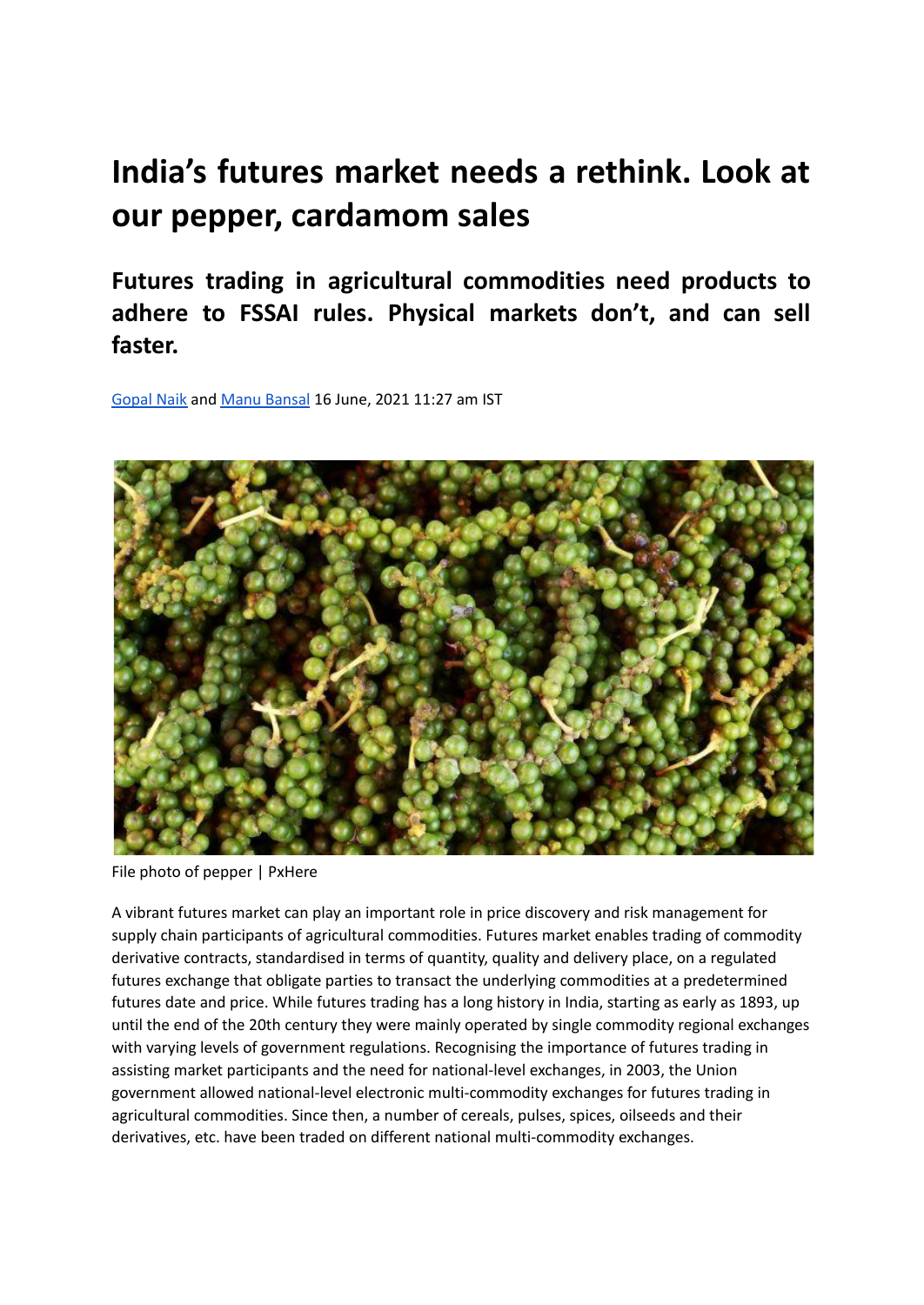The volume of trading of agricultural commodities increased substantially and wasconsidered to be serving the purpose of price discovery and risk management, though there have been debates about large speculative volumes in some commodities. However, in recent years, the volume of trading in some commodities has reduced or come to a halt as in the case of pepper and cardamom. An important factor contributing to this downward trend seems to be related to quality assessment.

## **Loss of time and money**

The commodity exchanges are required to have their accredited warehouses registered under the Warehouse Development and Regulation Act (WDRA). In 2017, the Standard Operating Procedures (SOPs) were defined under the WDRA for the warehouses. These SOPs stipulate that the food commodities stored in the exchange-recognised warehouses must comply with the Food Safety and Standards Authority of India (FSSAI) standards. The food additives regulations, 2011 devised by FSSAI stipulates that food commodities should be free from added colour or harmful substances, for the purpose of protecting consumers. The problem under this regulation for the exchanges was realised in 2018 when trading in pepper contract stopped and the volumes in cardamom contract started going down. The anomaly is that the transactions in the physical markets mostly go by the assessment of physical parameters and do not necessarily adhere to the FSSAI standards. Since these regulations are mandatory in the futures market, the cost and time of testing increased manifold while delivering the futures contract, due mainly to the additional chemical testing required. This created a gap in the quality assessment followed in physical and futures markets, and constrained the market participants an opportunity to hedge their price risk. As a result, the future contracts in spices and plantation crops have suffered the most.

Both National Commodity and Derivatives Exchange (NCDEX) and Multi-Commodity Exchange (MCX), the two major exchanges dealing with the agricultural commodities, have seen the last of the pepper contract this year. Further, the cardamom contract on MCX will have to be closed in August 2021. The WDRA regulation is also making it difficult to introduce futures contracts in other spices and plantation crops.

While FSSAI standards ensure food safety, there are some practical difficulties when WDRA stipulates that exchange warehouses must comply with the FSSAI standards. First, chemical testing of some parameters is not easily done and there are very few testing facilities available in India. Due to this, market participants may have to dependonly on government testing centres, which may not exist in delivery locations. Second, cost and time taken for testing are high when certain chemical tests are needed. This makes futures trading expensive and the time delay can make deliveries unattractive, which is counterproductive in ensuring efficiency in futures markets. Third, fulfilment of any contract has to be with respect to what is specified in the contract, which is set based on the requirement of the trade and, therefore, at the time of delivery, one has to go by testing those parameters mentioned in the contract rather than externally imposed standards. Fourth, a futures market has to be in tandem with the spot market because it has to enable market participants effectively arbitrage between these two markets so that the basis risk is low, and it effectively serves the purpose of risk management. Enforcing additional constraints on the futures market alone will only affect futures trading without any benefit to any other stakeholder including consumers.

## **Pepper, cardamom and coffee**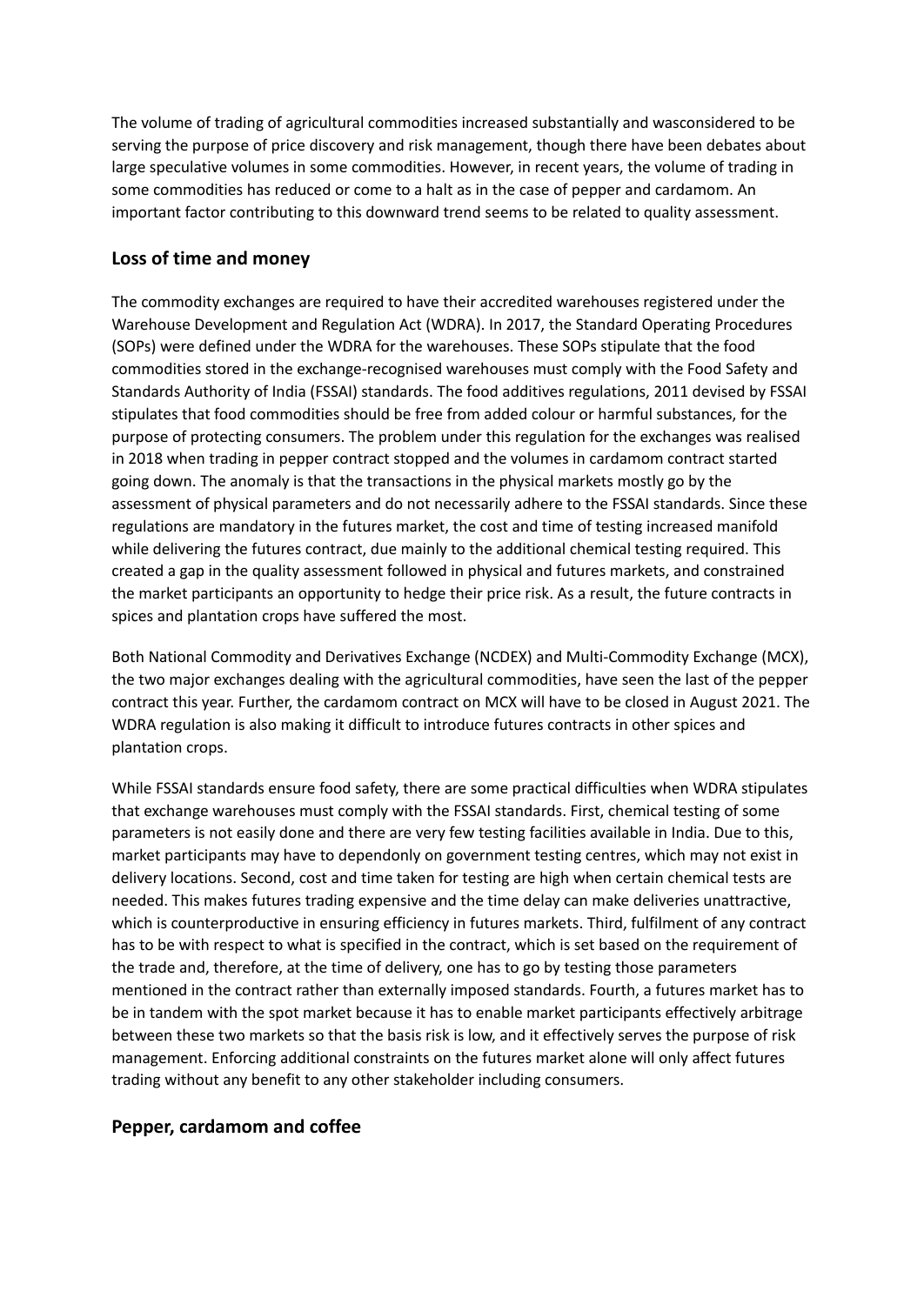An incidence of quality dispute in black pepper highlighted prominently the problem of trading in the futures market. In May 2013, NCDEX had to stop the futures trading of pepper because of the presence of mineral oil in the product to be delivered. NCDEX had to [process](https://economictimes.indiatimes.com/markets/commodities/ncdex-to-clean-6400-tons-adulterated-black-pepper-at-earliest/articleshow/42893351.cms?from=mdr) 6,400 tonnes of pepper to make it mineral oil-free at its own cost and then delivered it to the buyer. The futures contract in pepper also stopped trading on MCX at the same time. Both NCDEX and MCX relaunched the contract in 2017 but none was successful in attracting the participants to trade in these contracts. The issue of the quality gap between the physical and futures market was aggravated by the new guidelines of WDRA in 2017. By January 2018, the trading came to a complete halt with only one lot being traded in that month. In the physical market, traders are concerned about the size of the pepper and moisture content, and there is no chemical testing done.

For the futures delivery, piperine content, volatile oil content, and non-volatile ether extract need to be ascertained apart from other harmful substances like mineral oil. For chemical testing of pepper, one has to incur extra cost and time. Before August 2018, the cost of testing one lot of pepper at MCX was Rs 3,000 which increased to Rs 8,950 afterwards. The time of testing also increased from one day to 10-15 days.

In the case of cardamom, size, colour, and moisture of the capsules are determinants of quality in the physical market. Some traders also look for the bulk density. However, the FSSAI standards require testing for added colour and harmful substances which can only be done through additional chemical testing. This difference in the quality compliance between the physical and futures market has demotivated the traders and other market participants to hedge their risk on the futures market. The cost of testing one lot of cardamom for delivery in a futures contract has gone up from Rs 900 before August 2018 to Rs 7,150 now, an 8-time increase.

In the case of coffee, the story remains the same as that of cardamom and pepper. The presence of added colour and harmful substances need to be checked according to the food additives regulations, 2011 of FSSAI. But the physical market follows the quality standards set by the Coffee Board of India that do not mention anything about added colour or harmful substances. The size of the coffee bean is mainly used for the grading. The other important parameters are moisture content and taste. The Coffee Board of India certifies tasters of coffee after training them. The WDRA guidelines have caused concerns about launching a futures contract in coffee because of the requirement of adhering to FSSAI quality standards.

## **Use modern technology**

The WDRA guidelines have constrained the market participants from hedging their risk in the futures market, particularly in the case of spices and plantation crops. Besides setting up the quality standards, the agencies should also look at the practicality of assessing them. The information about the tests required to be done on a commodity should also accompany the quality standards set by the agencies like FSSAI. The standard-setting agencies should work with research organisations of individual commodities to evolve practical quality standards across the value chain. A piecemeal approach to implementing quality standards will only affect some participants in the value chain, without adding any benefit. Assaying in the futures contract should be based strictly on the quality specifications mentioned in the contract. Separately, the commodity research organisations should work on homogenising the quality standards throughout the value chain by implementing certifications such as IndGAP, GlobalGAPand Good Manufacturing Practices so that questions about added colour and harmful substances do not arise.